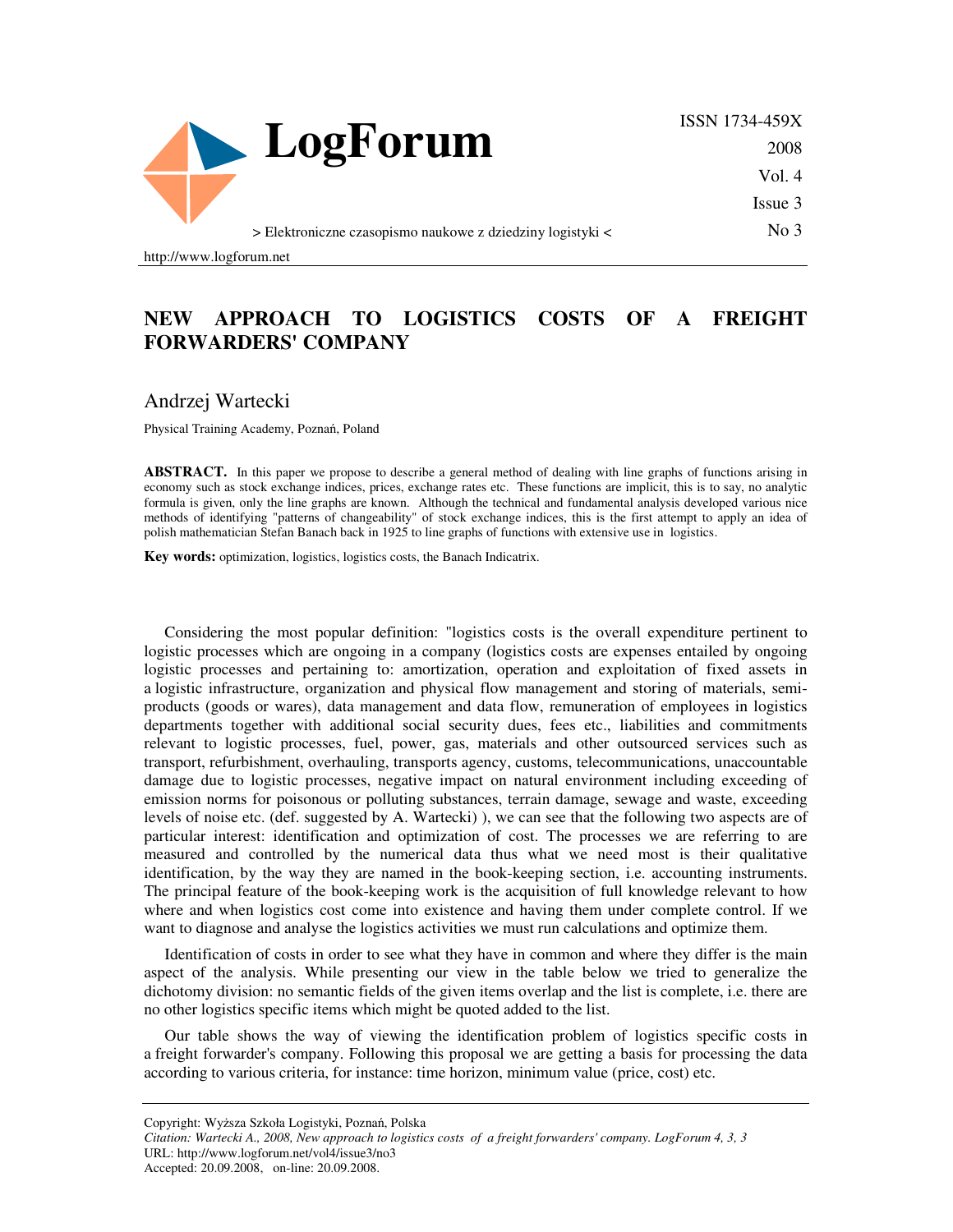| Table 1. Selected costs relative to logistics in a specific freight forwarders' company January 2000 |
|------------------------------------------------------------------------------------------------------|
| (at the currency exchange rate $1$ USD = 4.03 PLN).                                                  |
| Tabela 1. Wybrane koszty logistyczne w niektórych firmach spedycyjnych w styczniu 2000               |

| (przy obecnym kursie wymiany 1 USD = 4.03 PLN) |               |                                    |            |  |  |  |  |  |
|------------------------------------------------|---------------|------------------------------------|------------|--|--|--|--|--|
| <b>Account name in bookkeeping</b>             | <b>USD</b>    | <b>Account name in bookkeeping</b> | <b>USD</b> |  |  |  |  |  |
| Amortisation                                   | 51 866,72     | Leasing fees                       | 30 632,75  |  |  |  |  |  |
| Spare parts                                    | 6 3 3 3 , 0 5 | Cars rental                        | 9 9 25, 56 |  |  |  |  |  |
| Fuel consumption                               | 60 888,01     | Warranty maintenance               | 673,55     |  |  |  |  |  |
| Oil and lubricants                             | 241,14        | Forwarders' and turnpike fees      | 9 691,07   |  |  |  |  |  |
| <b>Tyres</b>                                   | 3 904,89      | Labour                             | 36 985,01  |  |  |  |  |  |
| Ancillary equipment                            | 2412,06       | <b>Business travel</b>             | 18 639,45  |  |  |  |  |  |
| Repair                                         | 4 700,99      | Insurance                          | 7 654,54   |  |  |  |  |  |
| Total                                          |               | 245 512,58                         |            |  |  |  |  |  |

Source: A. Wartecki's own source on the basis of a breakdown of costs from the bookkeeping section of the freight forwarders' company "Wega" S.A. in Kalisz, Poland

We apply the known statistical means to get estimations of such cost variables as fuel, oil and lubricants and operational cost in the years 2000 - 2002 (Figure 1). However, these methods are not sufficient to calculate and predict the share of each cost variable in the overall cost or know more about various economic measures in this respect.

Our cost variables (also referred to as parameters) are time functions shown as line graphs, defined as sequences (sometimes very "long" ones) of ordered pairs of numbers which are simply real life data (this is what we see on Figure 2). We do not have an analytical formula to go by. Not surprisingly, the statistical means method shows that their lines of trends have the rising tendency - when mileage increases so do costs variables. However, two vital characteristics of the underlying cost variables are left out of this analysis: number of oscillations and the rate of increase (or decrease) of each monotonic piece of the line graph. If we are to learn more about behaviour of cost variables as functions of time we need a more powerful tool. This tool is called the "Banach indicatrix" or "multiplicity function".

## **INTRODUCTION**

Recall, a line graph is a specific subset of the Cartesian product of real lines

 $R^1$  x  $R1 = R^2$ , this is to say a set of points of the plane  $R^2$  of the form  $(x, f(x))$ , where x is an argument of a function and  $f(x)$  - its value. We usually have only a finite (though perhaps very large) number of such pairs. The Stefan Banach's idea allows us to discover and calculate many intrinsic characteristic features of any given (and drawn) function, in particular the classical economic measures of a company.

The functions of bounded variation were introduced for the first time in connection with the theory of Fourier series and found later many generalizations in functional analysis.

Definition: we call variation of a real function f defined on an interval  $\langle a, b \rangle$ 

 $Var(f; a,b) = Sup \sum |f(t_i) - f(t_{i-1})|,$ 

where the supremum is taken over all partitions of the interval  $\langle a, b \rangle$  (partitions are collections of non-overlapping subintervals: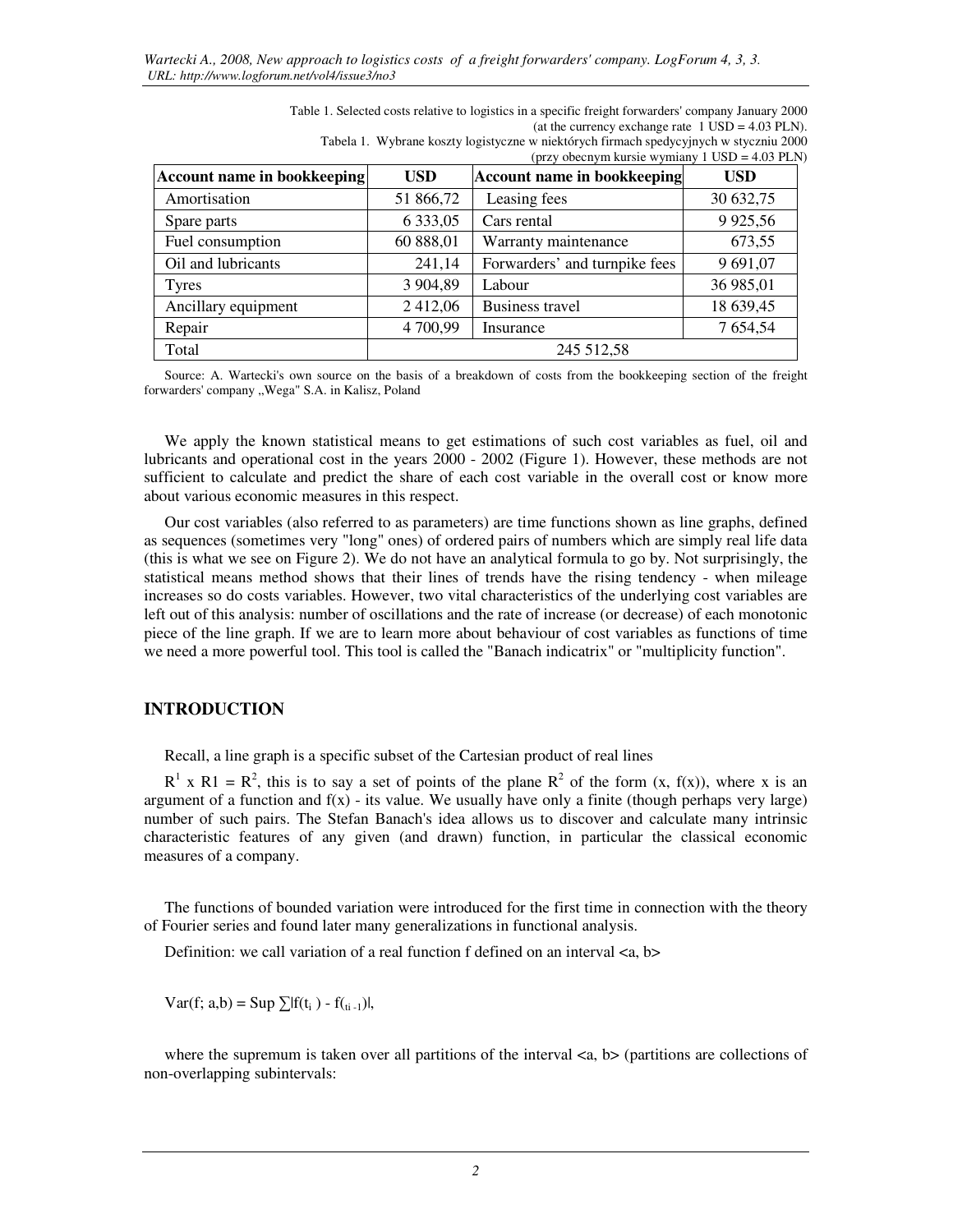$\pi$ :  $a = t_0 < t_1 < ... t_{n-1} < t_n = b$ .

The variation can be easily calculated for simple functions (having finite set of values, piecewise constant), piecewise linear and monotonic. We have then

 $Var(f; a, b) = f(b) - f(a)$ , if for  $t_1 \le t_2$   $f(t_1) \le f(t_2)$  holds.

This intuitive concept is very clear: variation "is summing up" all the "ups and downs" of a real function and if it is piecewise monotonic then its variation is equal to the sum of oscillations on each monotonic interval. However, it is not that easy to calculate the variation of any continuous function, even with few extremes.

## **BANACH INDICATRIX**

Let  $f(x)$  be any real valued function defined on an interval  $\langle a, b \rangle$ 

 $R^2 \ni (x, f(x)) : x \to f(x).$ 

Let us introduce the notation:

1) To every set E we make correspond the set  $E_y^{(f)}$ , or simply  $E_y$ : where  $E_y$  denotes the set of all values for which  $y = f(x)$  on a set where it is defined  $(E_y^{(f)}$  is the image of the function).

2) For a given function  $f(x)$  let  $N(t,f)$ , or briefly  $N(t)$ , denote the number of all solutions x of the equation:  $t = f(x)$ , provided this number is finite or  $\infty$  otherwise.

N(t, f) is called the Banach indicatrix [Banach 1925].

To put it less precisely and more understandably, the Banach indicatrix tells us how many times a given function f transforms arguments  $t_k$  into a fixed value  $y=f(t_k)$  or what is the number of elements in the set  $\{(t_k, f(t_k))\}$ : where  $f(t_k)$  are equal.

The Banach indicatrix provides also a neat alternative to monotonicity or, as it is called in economics - trend. We simply call a function monotonic if it is  $N(f) = 1!$ 

The Banach indicatrix is a simple function and its values are natural numbers.

### **VARIATION AND INDICATRIX**

In 1936 Stefan Banach published the following THEOREM:

A continuous function  $f(x)$  has bounded variation (i.e.  $Var(f; a,b) < \infty$ ) if and only if its indicatrix N(t) is measurable in the sense of Lebesgue. Then there holds

 $Var(f; a, b)) = \int_{-\infty}^{+\infty} N(t) dt$ 

#### **INTERPRETATION**

The formula from the THEOREM enables us to calculate fairly easily and effectively the variation (which otherwise could be difficult). However, there remains the question how to deal with any f to calculate its  $N(t, f)$ . We did it by hand but more busy logistics people are referred to where there is an algorithm and a piece of software able to compute the variation.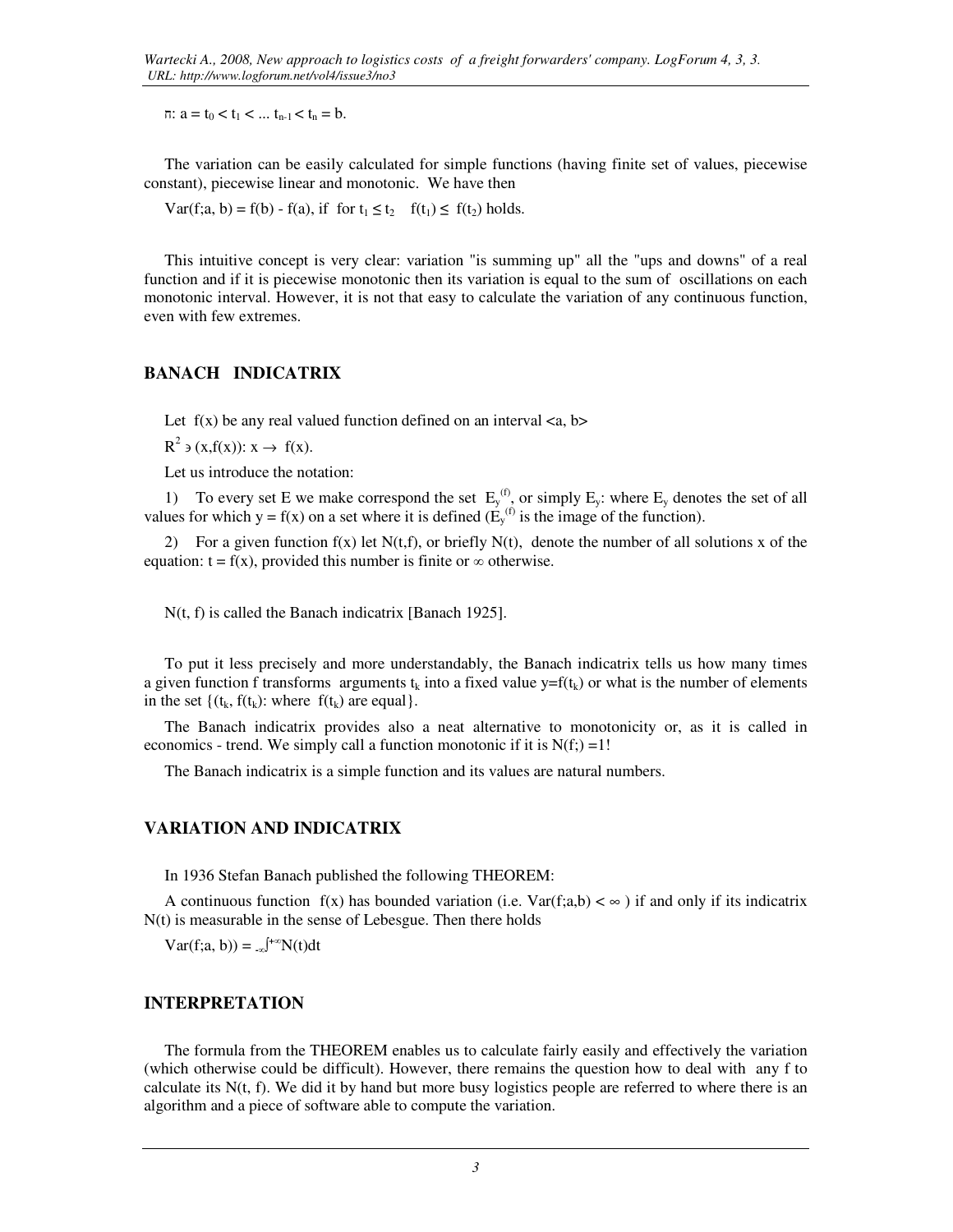Suppose we have this variation corresponding to some parameters - fuel, tyres, oil as functions of time. What makes it so special? Without the Banach indicatrix all we could do was to ask technical analysts for how long the current monotonic trend was going to last. If their methods consisting in identifying sequences of vertices of consecutive rising-falling patterns failed we would still be in the dark. Luckily, the Banach indicatrix never fails as far as these characteristics are concerned. We will get back to this topic later.

For the time being let us recall a concept of norm from the functional analysis.

Var(f;a,b) is a norm, this is to say, for every function defined on a finite interval and such that  $Var(f; a, b) < \infty$  it verifies the following conditions

I Var $(f; a,b) = 0$  if and only if  $f = 0$ ;

II Var(kf;a,b) = k Var(f;a,b) where is a real number k>0;

III  $Var(f + g; a,b)$   $Var(f; a,b) + Var(g; a,b)$ .

With the use of the norm we can define another fundamental concept - the metric. It is a generalization of the classical concept of distance. A metric defines something like a distance between two elements regardless of the nature of these elements.

We call metric any function  $d(f, g)$ , where f, g are any elements (such as points or functions), which verifies the following conditions:

- a.  $d(f, g) = 0$  if and only if  $f = g$ ,
- b.  $d(f, g) = d(g, f)$ ,
- c.  $d(f, g) \, d(g, h) + d(h, f)$ , where h is any element from the set where f, g belong.

Now, let us put  $d(f, g) = Var(f - g; a, b)$ .

Once we have this, and our algorithm to compute there is a lot we can do: compute or just estimate the distance between line graphs, in other words see to what extent they differ or which of them is "smaller".

There are other metrics likely to be of use for our purposes.

Definition: put  $D(N)(f, g)$  = means  $\{t: N(f; t) \neq N(g, t)\}.$ 

These ideas bring us to the question of interpretation of the Banach indicatrix as a characterization of a line graph. Roughly speaking, it is an intrinsic measure of the number of monotonic pieces a line graph of a function features. On the other hand  $N(f; t)$  gives an account of the frequency of occurrences of a function's values. This feature is directly related to weighed means. We could use them to get more information about its foreseeable behaviour.

### **THE BANACH INDICATRIX COUNT**

We are going to show a simple calculation of the Banach indicatrix for a line graph of fuel and oil consumption. On the chart below there are costs of these two parameters changing as a function of mileage and not time, we did this for simplicity. We are just counting "by hand" points where dotted horizontal lines cross the polygonal line.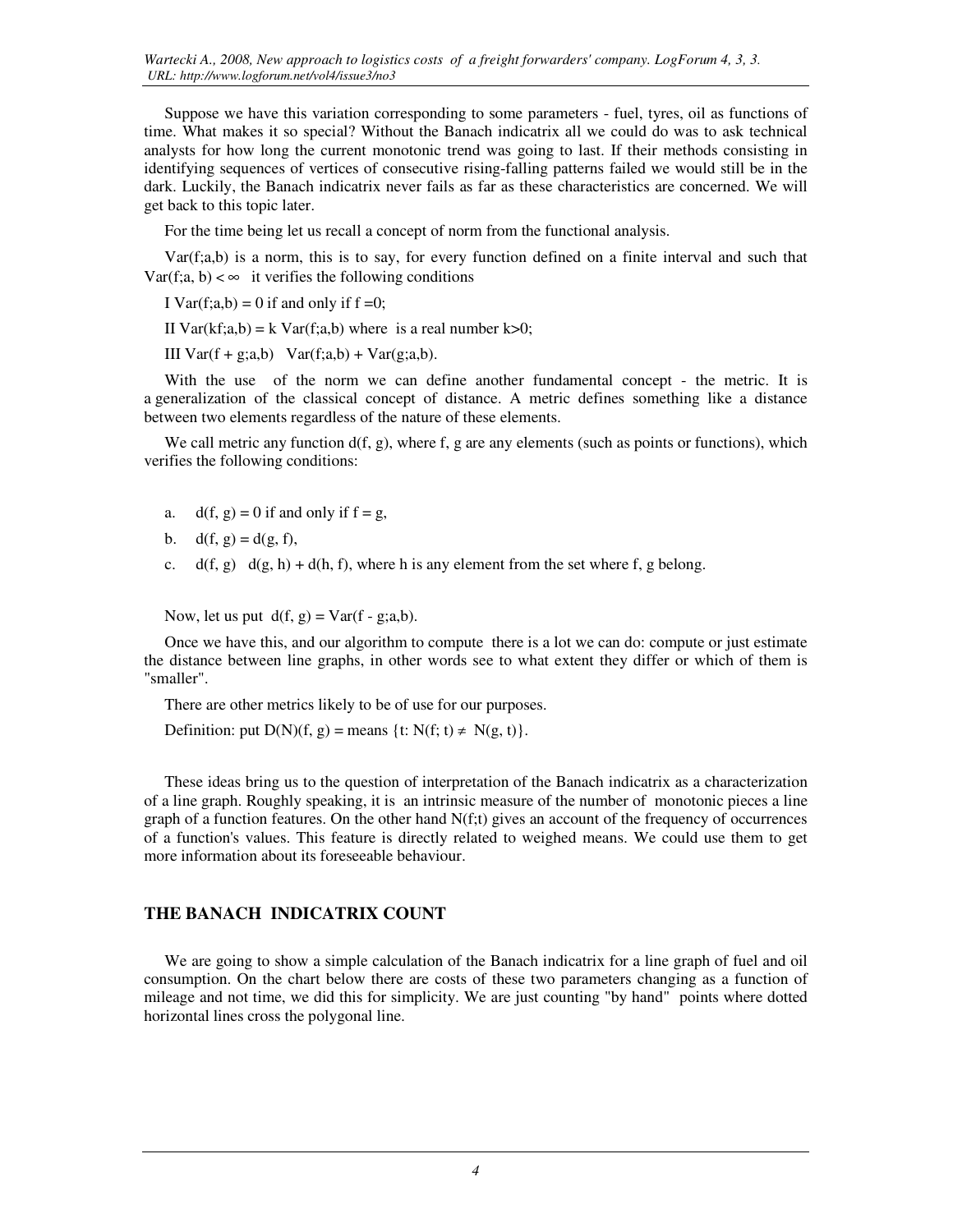

Source: A.Wartecki

 Fig. 1. Cost of fuel and oil consumption in 2000-2003 (USD) Rys. 1. Koszt paliwa i oleju w latach 2000-2003 (USD)

Now, values of this indicatrix can be written informally as follows

 $Ind(N, f) = [2, 4, 4, 8, 10, 10, 10, 12, 13, 13, 10, 7, 7, 7, 7, 7, 7, 5, 3, 1, 1, 1, 1, 1, 1, 1, 1, 1].$ 

Strictly speaking, this is the image of variables indicated on the Y-axis (cost) through the indicatrix  $N(f, .).$ 

Variables on the Y-axis are costs of fuel and oil. They are matched with results of the indicatrix count and shown in the table 2.

| Ind(N, f) | 2       |         | 4       | 8       | 10      | 10      | 10      | 12      |         | 13      |
|-----------|---------|---------|---------|---------|---------|---------|---------|---------|---------|---------|
| Values Y  | 58 000  | 62 000  | 66 000  | 70 000  | 74 000  | 78 000  | 82 000  | 86 000  | 90 000  | 94 000  |
| Ind(N, f) | 10      |         |         |         |         |         |         |         |         |         |
| Values Y  | 98 000  | 102 000 | 106 000 | 110 000 | 114 000 | 118 000 | 122 000 | 126 000 | 130 000 | 134 000 |
| Ind(N, f) |         |         |         |         |         |         |         |         |         |         |
| Values Y  | 138 000 | 142 000 | 146 000 | 150 000 | 154 000 | 158 000 | 162 000 | 166 000 |         |         |

Table 2. Selected cost variables - parameters Tabela 2. Wybrane zmienne kosztowe - parametry

Source: A. Wartecki.

Now, we are looking for values where  $f(x)$  approach min. Let us see Figure 2.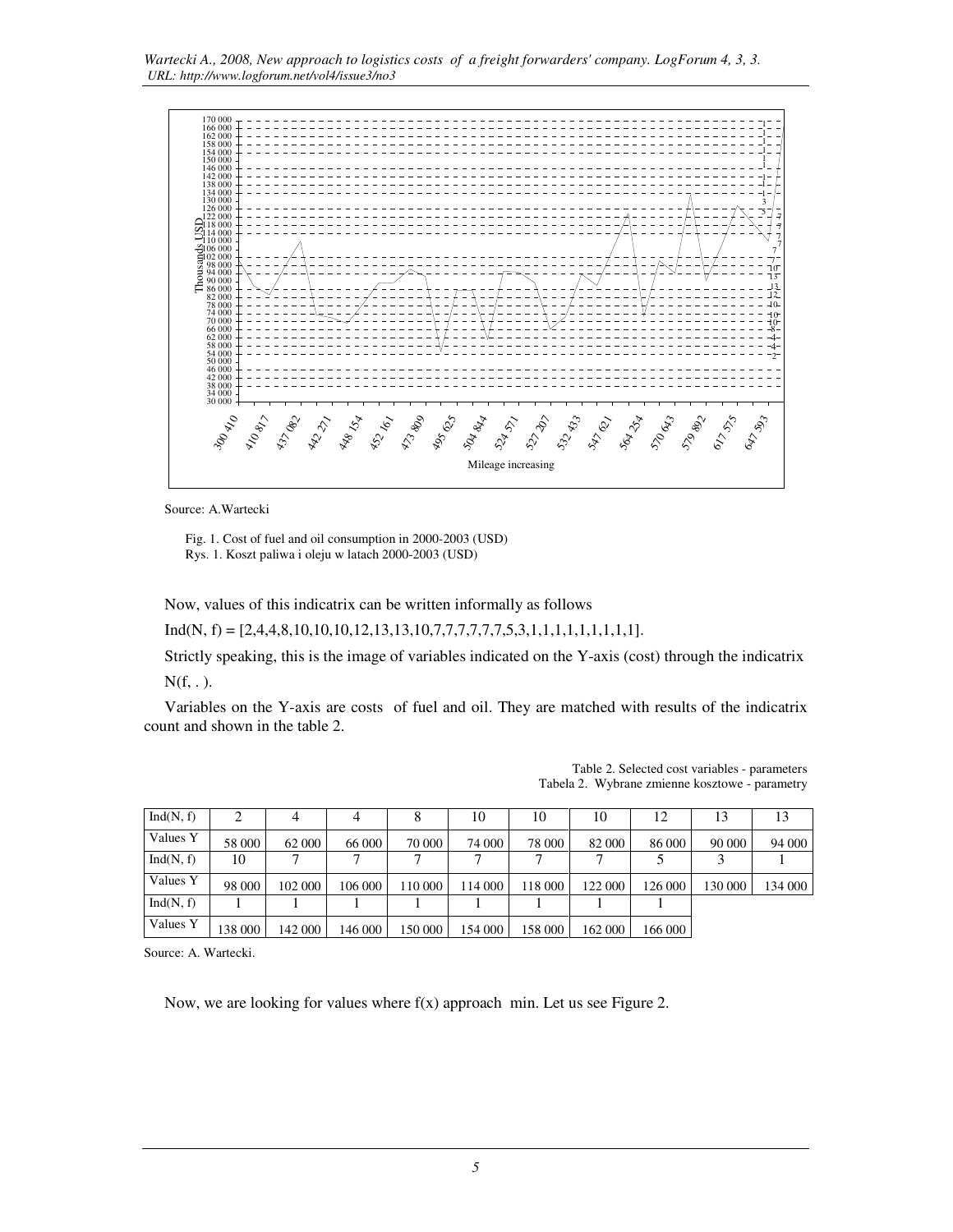*Wartecki A., 2008, New approach to logistics costs of a freight forwarders' company. LogForum 4, 3, 3. URL: http://www.logforum.net/vol4/issue3/no3* 



Source: A.Wartecki

 Fig. 2. Multiplicity of one-time value corresponding to many times variables Rys. 2. Wielość pojedynczych wartość odpowiadających wielokrotnym zmiennym

Let us notice the blue shaded surface under the graph of the indicatrix equals

 $Var(c, \leq 54.000, 134.000)$ , where  $c = c$  (miles) is the cost as function of mileage.

Roughly speaking this chart is reminiscent of the Gauss normal density. However, since we are trying to find a rough estimate for costs reaching their minimum we must consider the indicatrix values to the left of the chart, this is to say Ind(N; f) = [2,4,4], which are corresponding to cost variable in the interval 58 000 to 66 000 USD and mileage from 482 976 to 527 207. We may conclude that the minimal cost does not happen very often. We are now in a position to tell what costs occur most frequently and this is our issue. In this way, managers of logistics will know what is the realistic level of their expectations as to cost.

Our line of thought is the following. Once we have the indicatrix ready, it is possible to calculate the distance between line graphs to see where they differ and what they have in common. It is also possible to put cost variables in a sequence to see which is smaller or bigger.

What we need now is optimization of cost on the basis of the Banach indicatrix analysis. We will get back to this point in subsequent papers [Ciemnoczołowski, Wartecki 2001].

## **REFERENCES**

.

- Banach St., 1925, Sur les lignes rectifiables et les surfaces dont l'aire est finie" opublikowanym w Fundamenta Mathematicae, 7.
- Ciemnoczołowski J., Wartecki A., 2001, Wybrane zastosowania indykatrysy Banacha w ocenie efektywności przedsiębiorstwa, Ekonomika i Organizacja Przedsiębiorstw, nr 5, s. 31-37.